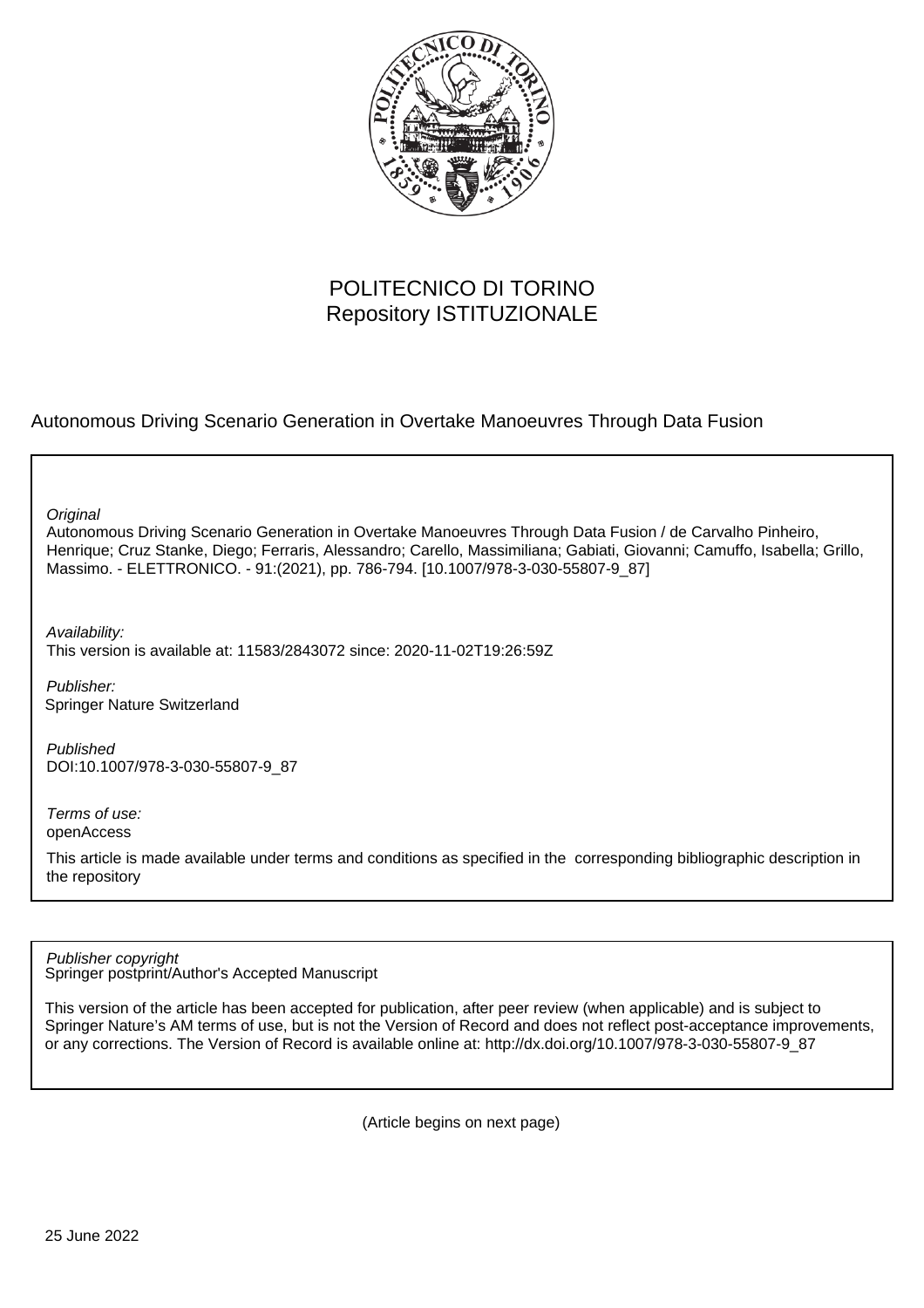## **Autonomous Driving Scenario Generation in Overtake Manoeuvres Through Data Fusion**

Henrique de Carvalho Pinheiro1[0000-0001-8116-336X], Diego Cruz Stanke1, Alessandro Ferraris1 [0000-0003-0712-3399], Massimiliana Carello1[0000-0003- 2322-0340], Giovanni Gabiati2, Isabella Camuffo2, Massimo Grillo2

1 Politecnico di Torino, Torino, Italy 2 Fiat Research Center, Torino, Italy [massimiliana.carello@polito.it](mailto:massimiliana.carello@polito.it)

Abstract. For an effective study of specific driving scenarios, in particular related to overtaking manoeuvres, developing well-thought-out manoeuvre databases from the acquired data will greatly improve the analysis process. The key point being that identifying clearly the studied scenario and clustering the manoeuvres based on specific sub-cases of this will bring an extra dimension of information that allows to visualise existing correlations between a given set of conditions and the manoeuvres performed under them. This paper expands on how to obtain these databases starting from only from overtaken manoeuvres extracted from experimental data. Consisting in two main procedures, the manoeuvre classification itself, in which a hybrid-classifier that combines both supervised and unsupervised algorithms generates the scenario sub-cases, and the database compilation stage, in where it displays the different types of databases that can be created, based on the aim of the study.

Keywords: Autonomous driving, Test scenarios, Overtake manoeuvres, Database generation, Vehicle dynamics.

Introduction

Many are the new technologies that are being discussed in the state of the art of automotive engineering, such as lightweight design [1-4], hybridization and electrification of vehicles [5-8] and, of course, autonomous driving [9,10].

One important goal that can potentially render autonomous driving vehicles more acceptable to clients is developing an overtaking manoeuvre model that can assimilate as close as possible the behaviour of a human driver, because these manoeuvres would feel more "familiar" resulting in greater levels of comfort than what would be perceived through an optimized trajectory. To achieve this, it is deemed crucial to find the parameters that influence how overtakes are performed and would allow to replicate these in a model [11]. Therefore, experimental tests were performed, in which two vehicles mounted with various sensors and a CAN logger were driven repeatedly on the highway by various drivers under controlled conditions (low to mid traffic hours, during sunny days for better camera visibility, and fairly straight highway stretches). This resulted in large amounts of data requiring pre-processing in order to isolate the overtaking manoeuvres so that an analysis could be performed. This study and the main results are reported in [12] that is an important background and starting point of this paper.

The final purpose of this paper was a database of isolated manoeuvres which included the time-series information for any parameter (i.e. vehicle speed at every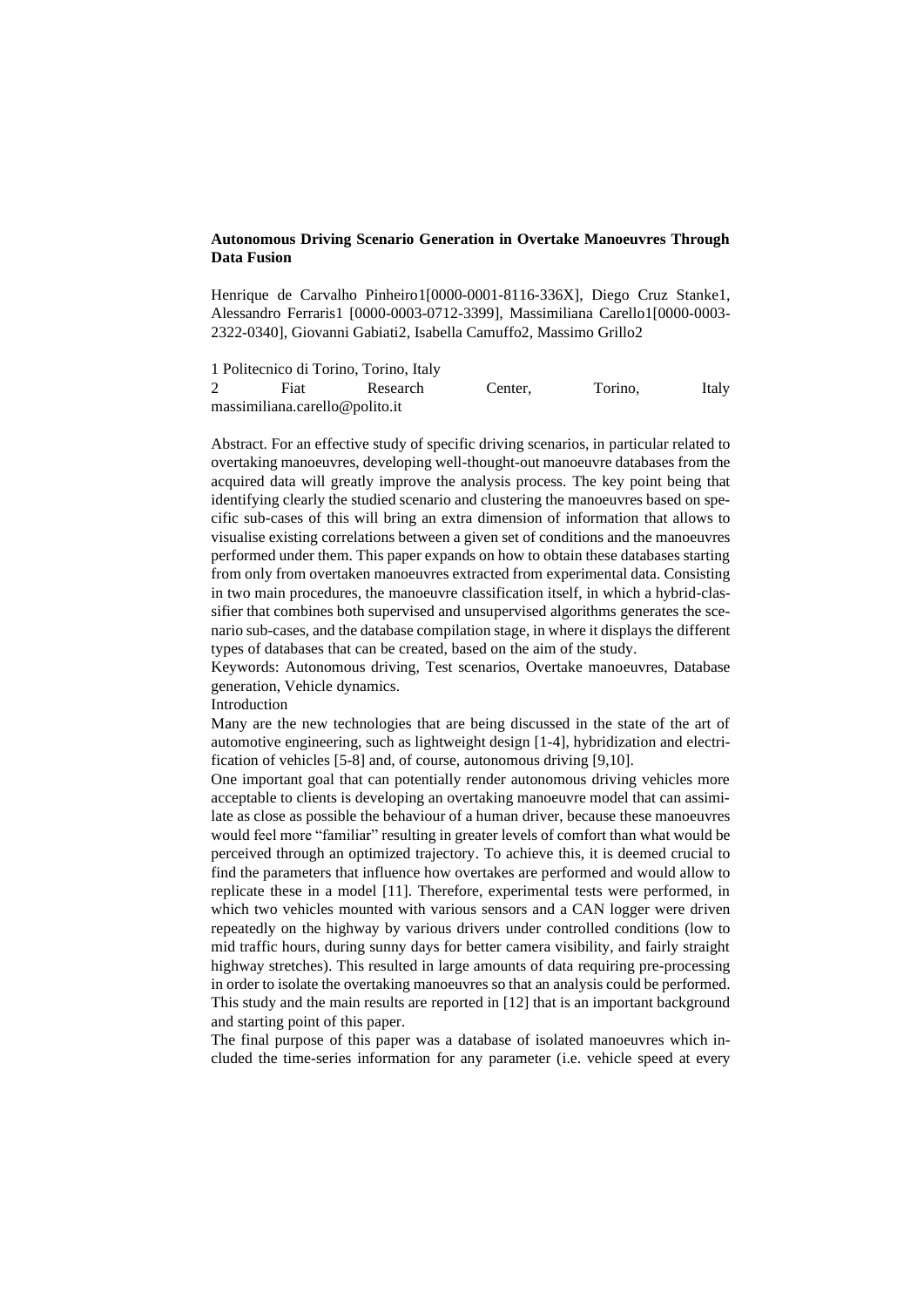point in time), alongside single value data, such as the manoeuvres duration. It is of utmost importance to generate dedicated database for manoeuvre analysis, since it would allow for an efficient and structured study and comparison of the different overtaking manoeuvres. Not only, should this database include the information that allows for a profound analysis, but also identify similar manoeuvres, as to bring an extra dimension of understanding of how certain driving conditions affect humandriving behaviour.





### <span id="page-2-0"></span>Fig. 1. Decision tree node

The hypothesis was that the manoeuvres must be clustered through a classification process that resembles the decision process of the driver in the specific driving scenario that is being analysed (i.e. initiating a cut-out manoeuvre). Based on this premise, the classifier's macro-structure had to resemble that of a decision tree (Fig. 1), where its decision nodes symbolize the driving-scenario's parameters, the branches represent different non-overlapping intervals of the values related to that parameter, and the leaf nodes represent a given range of conditions for each sub-case (which will now be referred as scenarios) of this macro-scenario. Another important decision was to make it a hybrid-classifier, meaning that it was composed of a supervised and unsupervised set of algorithms. The supervised portion has to do with the user setting the classification requirements, while the unsupervised algorithms oversees the classification by finding a way to comply with as most of them as possible. This structural setup allows it to statistically subdivide the manoeuvres through a set of user-defined parameters representing the requested scenario, thus resulting in a more data-driven clustering method.

#### Parameter Selection

The decisions represent how the driver evaluates a defined set of conditions related to a specific macro scenario and performs a given course of action [13]. A macro scenario refers to the global situation being analysed, like for example, the moment in which the driver activates the left turn signal to let the other drivers know that he intends to perform the overtake in the coming seconds. Each scenario will represent a specific sub case of this event, thus a specific combination of these conditions, such as a defined range of speeds, lateral displacements, etc. This definition makes it is easier to understand if a specific set of conditions has a determined influence on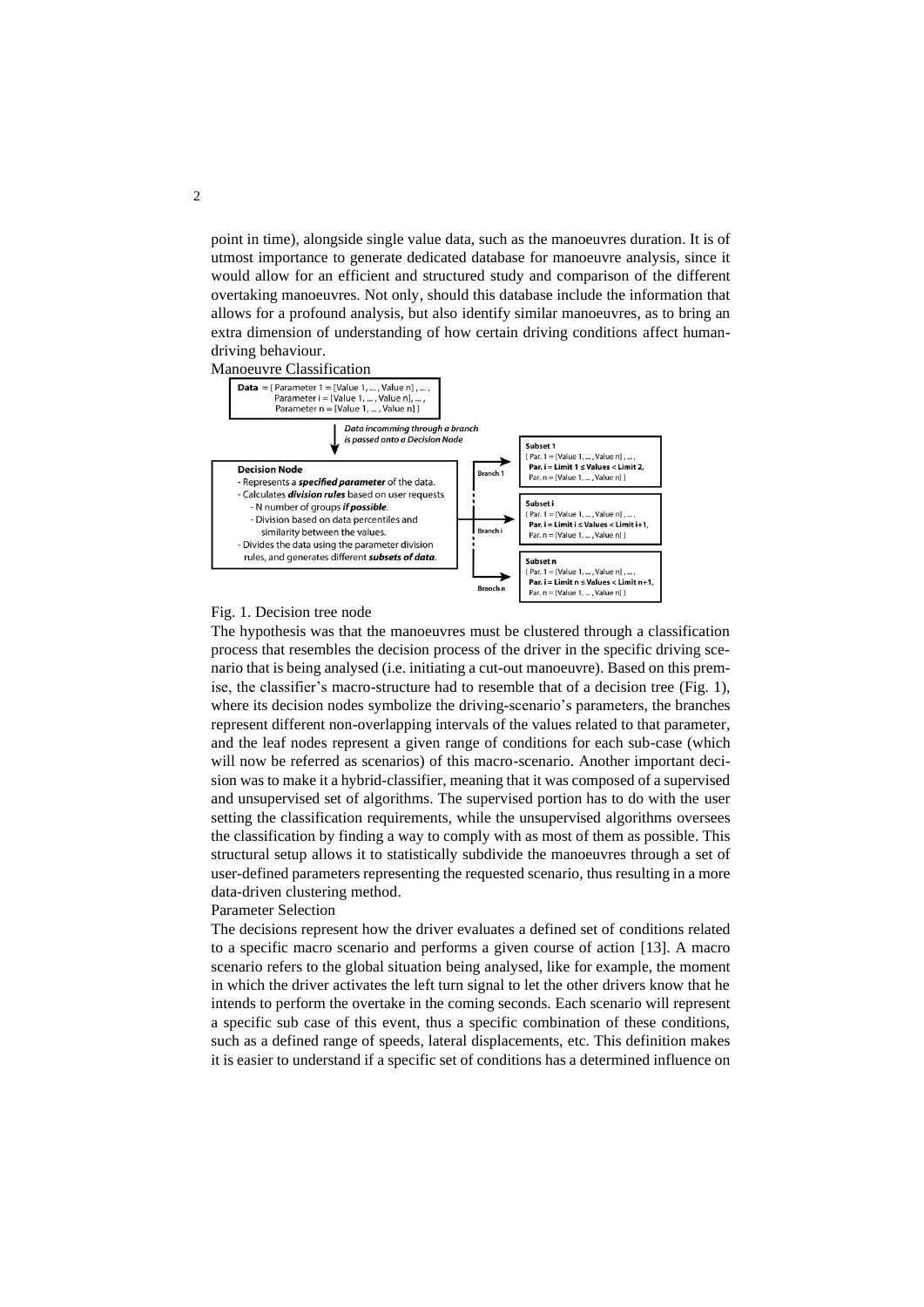the overtaking behaviour, especially when comparing it to other scenarios, but also by observing the similarity between the manoeuvres conforming them.



<span id="page-3-0"></span>Fig. 2. Decision-making parameters of left-turn signal activation preceding a cut-out Therefore, the first step towards building the classifier has to do with defining these conditions (these will be referred as classification parameters). Thus, the exact time index in which this event takes place needs to be identified, in order to extract the corresponding value inside a time-series parameter. Alongside defining the parameters, it is key to understand and establish their order of appearance in the decision hierarchy, since it will dictate how the manoeuvres are classified. **Error! Reference source not found.** illustrates the selected parameters and their order of succession that were selected to represent the moment the left-turn light is activated, which denotes the intention of performing a cut-out manoeuvre. It is believed that performing a similar thought process is good practice when studying any type of macro scenario that requires human decision-making. Hopefully, thisis performed prior to designing the experimental tests, since it helps identifying which parameters and data needs to be measured and studied, so that in a future stage it is possible to recover the combination of triggers that led to performing the manoeuvre.

Configuration of Decision Tree Classifier

The main objective of the classifier was that in each step it could split the data as balanced as it deemed plausible, while avoiding separating data sharing the same values for the respective decision node parameter.

Since conventional decision trees have decision nodes with predefined splitting rules, they are not able to take into account how the data will be distributed in the future, tending towards an unbalanced splitting. Since an automatized approach was required as well, this lead designing a new approach. Because it had to be both flexible and adaptable to any type of dataset and its respective distribution, it was established that the splitting criteria would rely on the use of percentiles.

Its flexibility has to do with the easiness of selecting the splitting parameters governing each decision node and the desired number of branches into which to subdivide the data subsets at each node, without prior knowledge of it is even possible or wise. Remember that the branching of the preceding node influences the distribution of the variables conforming each sub-set of data reaching a node, making it very difficult to define splitting rules for each subset beforehand. Here is where the system's adaptability comes into play. It analyses the percentile information of the data arriving at the node, determines if the user's splitting request is possible or not, and based on that, it defines the splitting rules it deems most adequate through the following procedure: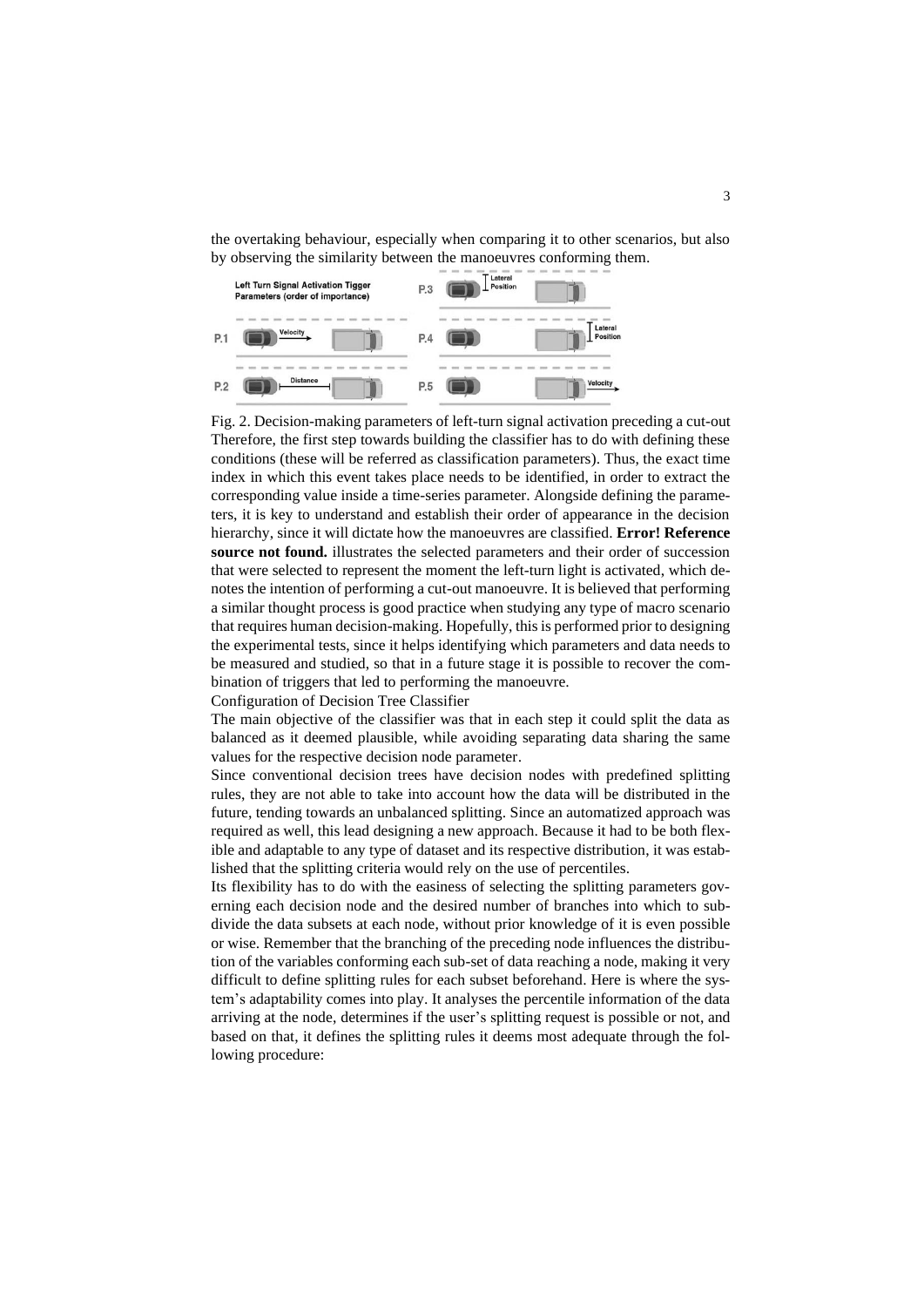Find the requested percentiles.

Calculates the bounds requested by the user (Equation 1). When requested for three divisions, it searches for the values matching the percentiles 0, 33, 66 and 100.

$$
for i = 1, ..., n_{branches} \rightarrow Branch(i) =
$$
\n
$$
\left[Percentile_{\frac{100 \cdot (i-1)}{n branches}}, Percentile_{\frac{100 \cdot i}{n branches}}\right] (1)
$$

Where nbranches is the number of branches

Analyse one subset at a time and correct their bounds.

Through the logic scheme shown in [Fig. 3,](#page-4-0) the procedure can update each division node's clustering criteria so that all similar entries are grouped together while still maintaining clusters' dimensions as close as it seems wise. It will also reduce the amount of divisions when the requested division rule is too high.<br>**Array of values for a specific parameter** (each one represents the value from a different experimental manoeuvre)



<span id="page-4-0"></span>Fig. 3. Branching correction process

#### Subdivide the data.

Each division node uses the new division instructions to divide the subset's entries along their respective branches into to the subsequent level or leaf node [\(Fig. 1\)](#page-2-0). Data subsets are essentially the result of grouping the data of the manoeuvres which values corresponding to the analysed parameter are inside the same interval limits (as shown here). In the end, the output would be the final scenarios. It is likely that the total amount of scenarios is lower than the amount requested by the user. Classifying the Manoeuvres

By extracting the subset of the database that contains solely the information related to the classification parameters, the procedure becomes less memory intensive. In Table 1, it is exemplified how the subset would look like for the macro case scenario depicting the Left Turn Signal Activation used before [\(Fig. 2\)](#page-3-0), and as it can be noticed, it has a lot less entries than if all the hundreds of measured parameters were included. This data will then pass through each of the decision nodes of the classifier, until it reaches the leaf nodes and the final scenarios are obtained.

Table 1. Example of Manoeuvre Database extract used for Scenario Classification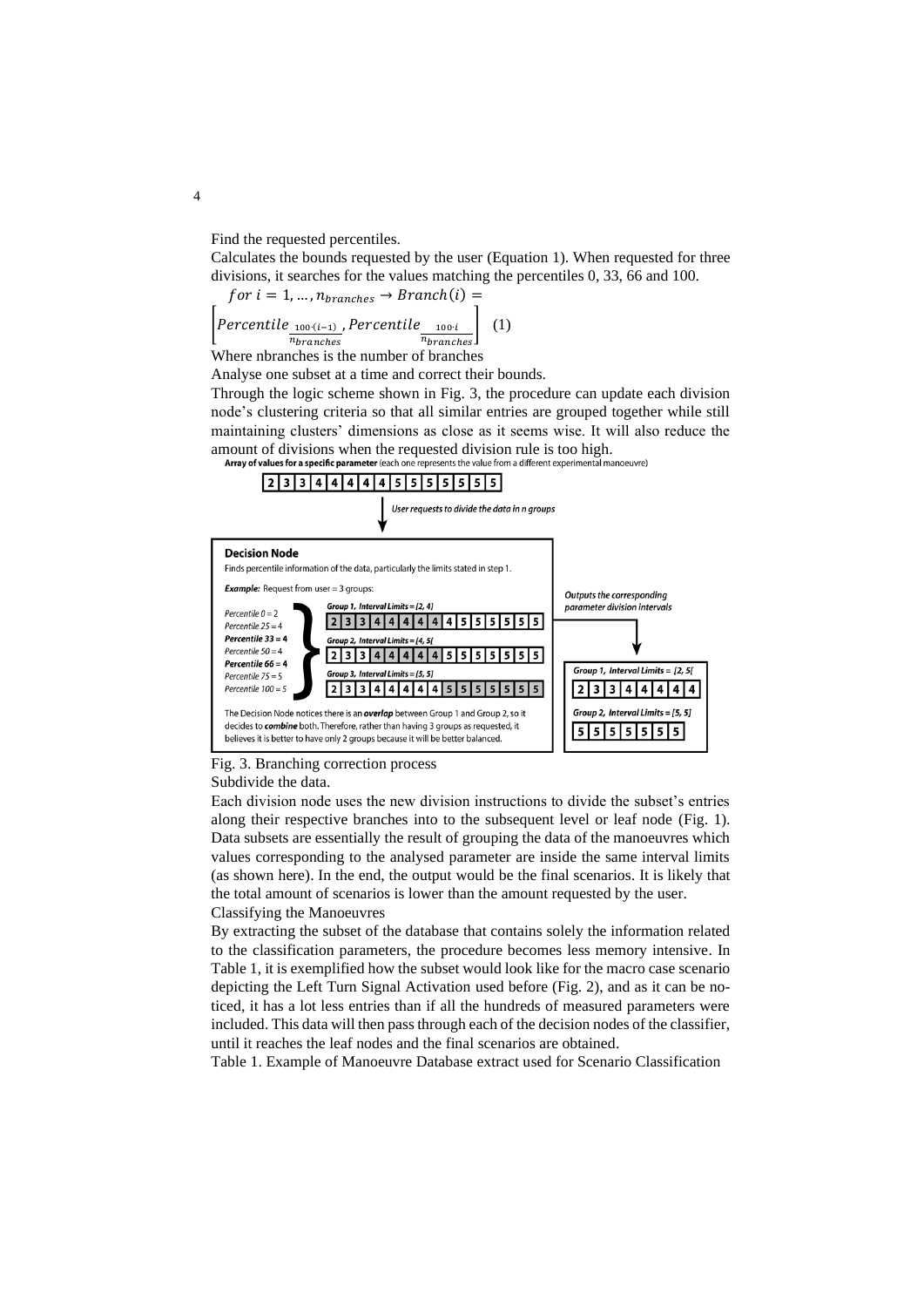| Ma-     | <b>Decision Node Variables</b> |           |           |        |             |  |  |
|---------|--------------------------------|-----------|-----------|--------|-------------|--|--|
| noeuvre |                                |           |           |        |             |  |  |
| Identi- | P.1                            |           |           | P.4    |             |  |  |
| fier    | [km/h]                         | $P.2$ [m] | $P.3$ [m] | [km/h] | $P.5 \,[m]$ |  |  |
|         |                                |           |           |        |             |  |  |
|         | 121.28                         | 65.34     | $-1.46$   | 98.45  | $-1.63$     |  |  |
| 2       | 118.97                         | 102.61    | $-1.78$   | 101.22 | $-1.94$     |  |  |
|         |                                |           |           |        |             |  |  |
| n-1     | 126.73                         | 95.34     | $-0.98$   | 87.98  | $-1.16$     |  |  |
| n       | 123.64                         | 87.48     | $-2.12$   | 97.61  | $-1.59$     |  |  |

The classifier then proceeds to add an extra parameter to a new copy of the Main Manoeuvre Database, thus linking each of the manoeuvres to their respective scenario. Alongside it, it will generate a datasheet for each scenario (exemplified in [Table 2](#page-5-0) for an arbitrary scenario) detailing the interval bounds of each classification parameter based on the data contained inside them, like the maximum and minimum vehicles speeds of the manoeuvres belonging to a scenario. This helps us understand what is going on in the scenario, like if in the case the driver is driving at high speeds and is relatively close to a slow-moving truck, what does he tend to do. It is also a very useful tool when comparing different scenarios, as it aids the user in understanding how these differ from one another and how their characteristics affect the manoeuvres differently.

<span id="page-5-0"></span>Table 2. Datasheet regarding an arbitrary scenario

| Sce-<br>nario<br>Num-<br>ber | Classification<br>Parameter                              | Lower<br>Limit              | Upper<br>Limit              |
|------------------------------|----------------------------------------------------------|-----------------------------|-----------------------------|
|                              | $\sim$ $\sim$ $\sim$ $\sim$<br>$\mathbf{M}$ $\mathbf{L}$ | $\sim$ $\sim$ $\sim$ $\sim$ | $\sim$ $\sim$ $\sim$ $\sim$ |

|   | P.1: EGO Vehicle Speed [km/h]            | 123.58  | 126.32  |
|---|------------------------------------------|---------|---------|
| 8 | P.2: Distance from Overtaken Vehicle [m] | 76.35   | 95.62   |
|   | P.3: EGO Vehicle Lateral Position [m]    | $-1.53$ | $-0.29$ |
|   | P.4: Overtaken Vehicle Speed [km/h]      | 92.45   | 104.82  |
|   | P.5: Overtaken Vehicle Lateral Position  | $-1.81$ | $-1.45$ |
|   | $\lceil m \rceil$                        |         |         |

Database Generation

The process for building the different databases depends on the objective of the scenario analysis, and in fact, two main classes of databases were identified and developed upon.

One is designed for scenario comparison, while the second is targeted towards analysing manoeuvres belonging to the same scenario and study its spectra.

Selection of Comparison Variables

This selection depends on the aspects of comfort and/or the manoeuvre of interest. For this study, it was important to at least include those variables that described the driver's aggressiveness and vehicle comfort. An indirect reference of the scenario characteristics (retrievable from the scenario datasheet) is presented through the in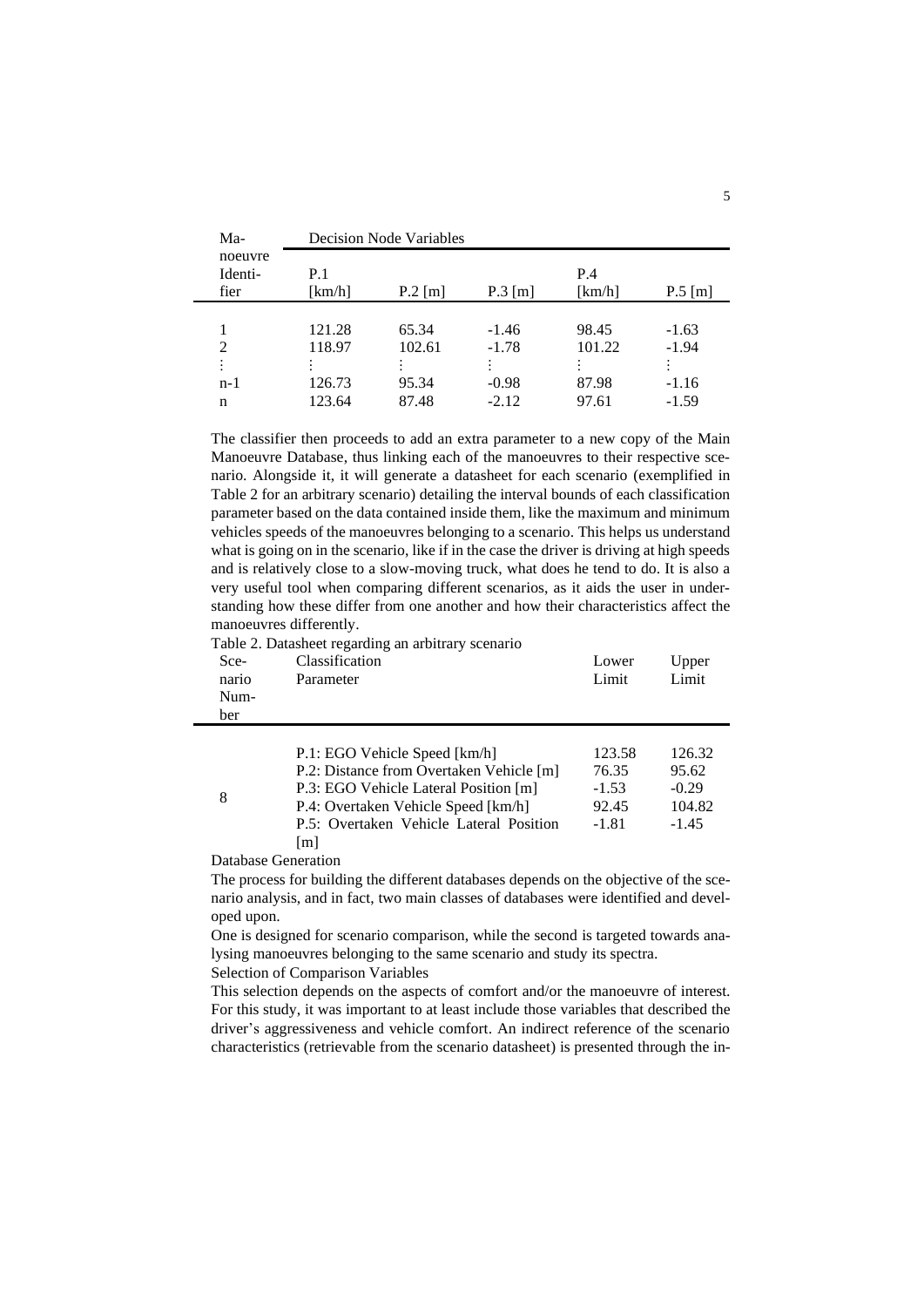clusion of the scenario number. It is also possible to apply specific criterions (tolerances) to filter out outliers or irrelevant manoeuvres. For example, for the previously referenced left-turn-light activation scenario, the parameters deemed important were: Cut-Out Distance Travelled; Cut-Out Duration; Cut-Out Jerk (Mean, Minimum, Maximum, Peak to Peak); Cut-Out Lateral Acceleration (Mean, Minimum, Maximum, Peak to Peak).

Once these have been defined, the system proceeds to extract and/or calculate (i.e. Average value of a time interval of a parameter's time series) the requested information from the Main Manoeuvre Database and constructs the requested database. Database for Comparison of Scenarios



n Lateral Acceleration [g]

Max Lateral Acceleration [g]

<span id="page-6-0"></span>Fig. 4. Spider plot with percentile bands (25%, 50%, 75%) for a cut-out scenario A simple working principle was established: scenario comparison shall be performed through their respective standard manoeuvres, which are the result of averaging out the manoeuvres belonging to them. These represent the most likely course of action when meeting a specific set of conditions. Unfortunately, it is not entirely true, since these omit information related to dispersion, that can back up how representative these are, as well as putting in evidence how a changing a scenario parameter's range of values may alter the randomness of the driver's behaviour. This dispersion information is represented through a statistical table displaying the requested percentiles. As a consequence, selecting percentile 50 results in the inclusion of the standard manoeuvre, and the dispersion information will get richer by every extra percentile that is included.

A spider plotting tool [\(Fig. 4\)](#page-6-0) was designed in order to display the information contained in this statistical table. It allows for a visual multi-variable analysis between different scenarios in a very compact and friendly way. This type of plot was chosen since it is commonly used to compare and contrast different attribute between two or more objects (ex. racing games, when comparing two vehicles), making its comprehension easier. The key difference with the typical plots, is that this one can display an attribute's dispersion by plotting the percentile data together. Each of the polygon's contour lines represents a percentile requested by the user, and each of the axis running through the polygon's vertices represents one of the scenario's parameters. Therefore, the intersection between a contour lines and an axis, will indicate a given percentile of that parameter. This is very powerful, because the distance between these contours can indicate that parameter's dispersion, and is what can help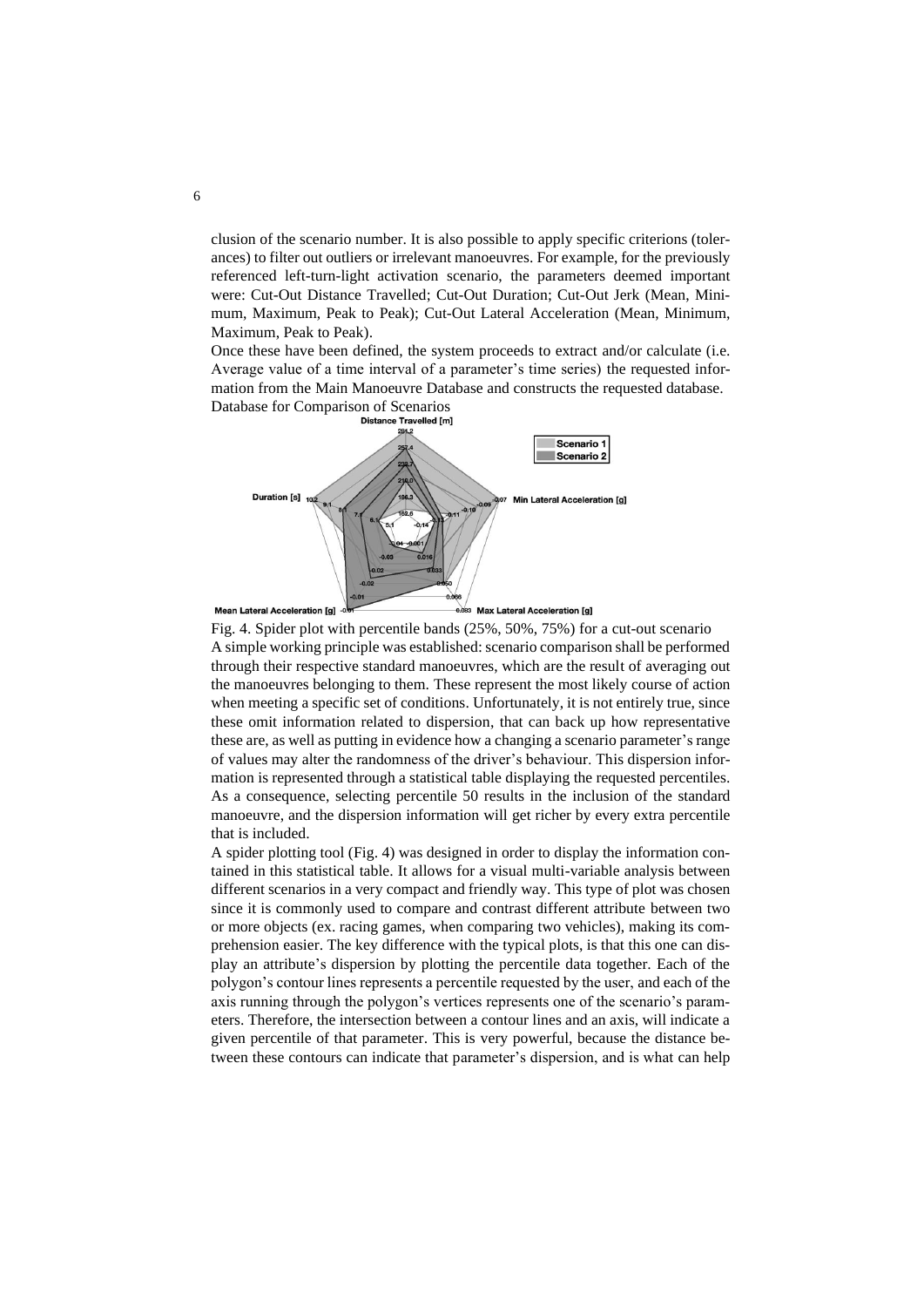visualize the effect a variation in the scenario's defining parameters (ex. [Fig. 2\)](#page-3-0) has on the manoeuvre's randomness.

Database for Studying Individual Scenarios

There are two approaches on the design of the databases for comparing manoeuvres belonging to the same scenario. The first is like before, but without generating the standard manoeuvre data, nor distribution information, and only extracting the manoeuvres from the requested scenario. The second, allows the user to include timeseries from the Main Manoeuvre Database, and proceeds to generate a new database consisting of structures, rather than through a table. The first is aimed towards statistical comparison or value-to-value comparison, while the second is useful for comparing time histories and development of the different parameters, like the vehicle's longitudinal velocity or its lateral acceleration at different points along the trajectory.

Conclusions

With the advancements of autonomous driving a robust and precise procedure to test the reliability and representativeness of driving scenarios is necessary, and the literature does not present an established method so far. This paper brings up the discussion about how to organize and effectively divide manoeuvres to better understand the underlying phenomena of one driving condition: overtake manoeuvres in highways. Starting from an already built experimental campaign, described in previous paper, this paper proceeded on the essential steps of manoeuvre classification and the final database generation. The result is a comprehensible and clear method to go from scattered points to visualization tools between driving scenarios. Future developments on the field might include the application of the method in other driving conditions, as well as the development of real-case testing for autonomous vehicles. Acknowledgments

This paper has been developed in a partnership between FCA and Politecnico di Torino within the topic of "Vehicle Dynamics Assessment for Autonomous Driving". The authors would like to thank Silvio Data and all the team for the support and suggestions.

References

Xu, S., A. Ferraris, A. Giancarlo Airale, and M. Carello. 2017. "Elasto-Kinematics Design of an Innovative Composite Material Suspension System." Mechanical Sciences 8 (1): 11-22. doi:10.5194/ms-8-11-2017

Ferraris, A., A. Messana, D. Multari, L. Sisca,et al. 2019. Steering System of a Low-Consumption Vehicle: From the Dynamics Analysis to the Design of the Wheel Assembly. Mechanisms and Machine Science. Vol. 68. doi:10.1007/978-3-030-03320- 0\_10

Carello, M., A. Bertipaglia, A. Messana, A. G. Airale, and L. Sisca. 2019. "Modeling and Optimization of the Consumption of a Three-Wheeled Vehicle." SAE Technical Papers 2019-April (April). doi:10.4271/2019-01-0164

Messana, A., Sisca, L., Ferraris, A., Airale, A.G., de Carvalho Pinheiro, H., Sanfilippo, P., Carello, M. 2019. "From Design to Manufacture of a Carbon Fiber Monocoque for a Three-Wheeler Vehicle Prototype". Materials 2019, 12(3), 332; doi: 10.3390/ma12030332